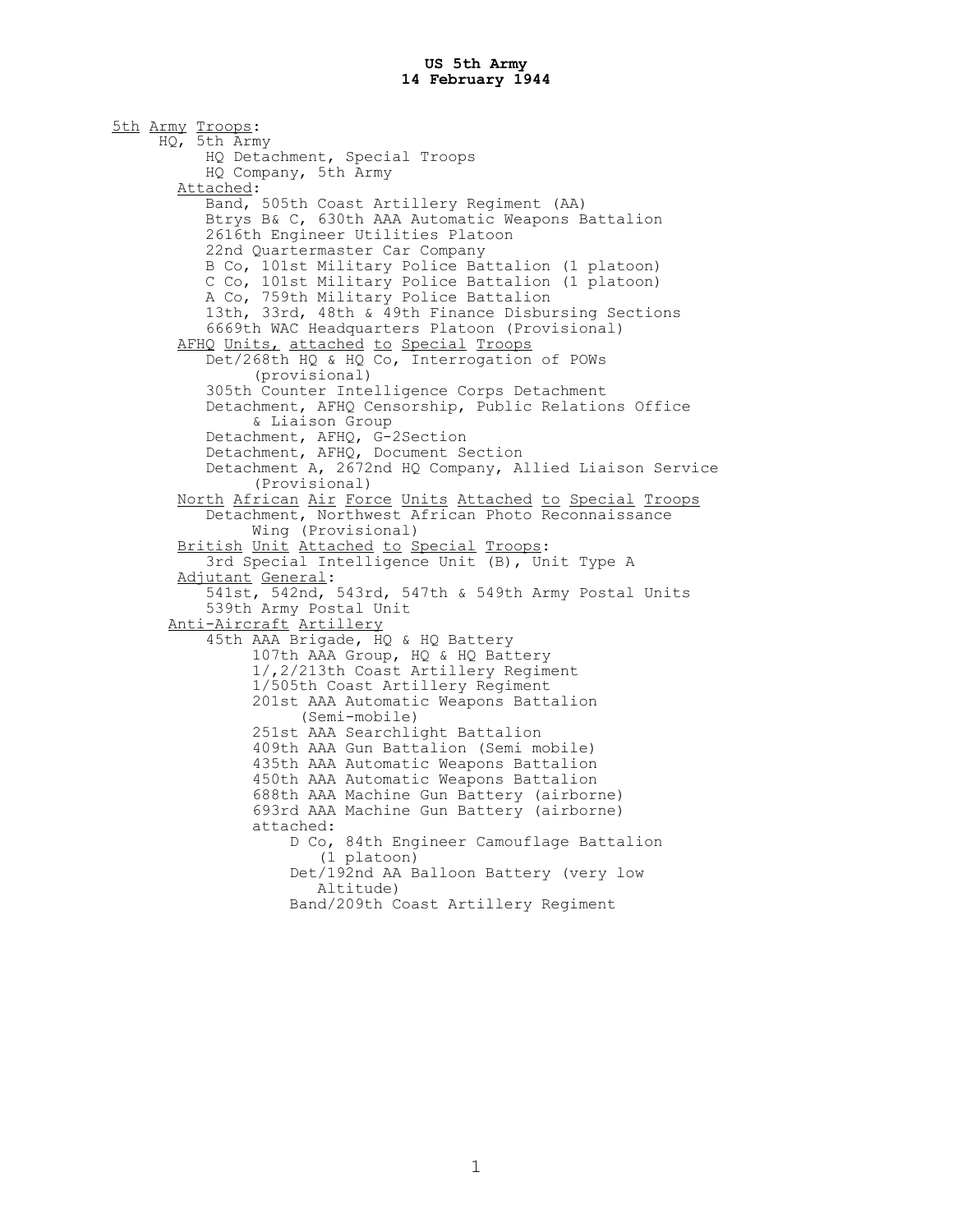Armored Forces: A & D Cos, 757th Tank Battalion Chemical: 6th Chemical Company (Depot) 11th Chemical Maintenance Company Engineers: B, E,& F, Cos, 175th Engineer General Service Regiment 92nd 337th, 343rd, & 544th Engineer General Service Regiments 540th Engineer Combat Regiment A Co, 84th Engineer Camouflage Battalion (-3 platoons) D Co, 84th Engineer Camouflage Battalion (-1st Platoon & Dets) Det/HQ & HQ & Service Co, 85th Engineer Battalion Co, A, 85th Engineer Battalion (Heavy Pontoon) 387th Engineer Battalion (Separate) 405th Engineer Water Supply Battalion (-B Co) Survey Platoon, HQ & Service Co, 649th Engineer Topographic Battalion 425th & 427th Engineer Dump Truck Companies 469th Engineer Maintenance Company 2699th Engineer Map Depot Detachment (provisional) Attached: 1 Section, 1621st Engineer Model Making Det 1 Platoon, 451st Engineer Depot Company 1 Platoon, 462nd Engineer Depot Company 1206th Engineer Composite Platoon, Fire Administration & Fire Control 45th & 49th Survey Companies (South African Engineer Corps) General 6648th Casual Battalion (Provisional)(1 A Co) 20th Special Service Company (-1st & 3rd Platoons) 21st Special Service Company 6750th HQ Company, City Administration (provisional) attached: 1st Wire Section, 1809th Signal Repair Company Infantry 88th Infantry Division: HQ & HQ Company 88th Infantry Division Band 88th Cavalry Reconnaissance Troop (Mechanized) 313th Engineer Battalion 88th Infantry Division Artillery HQ & HQ Battery 339th Field Artillery Battalion (105mm) 337th Field Artillery Battalion (105mm) 338th Field Artillery Battalion (105mm) 913th Field Artillery Battalion (155mm) Infantry 349th Infantry Regiment 350th Infantry Regiment 351st Infantry Regiment 313th Engineer Combat Battalion 313th Medical Battalion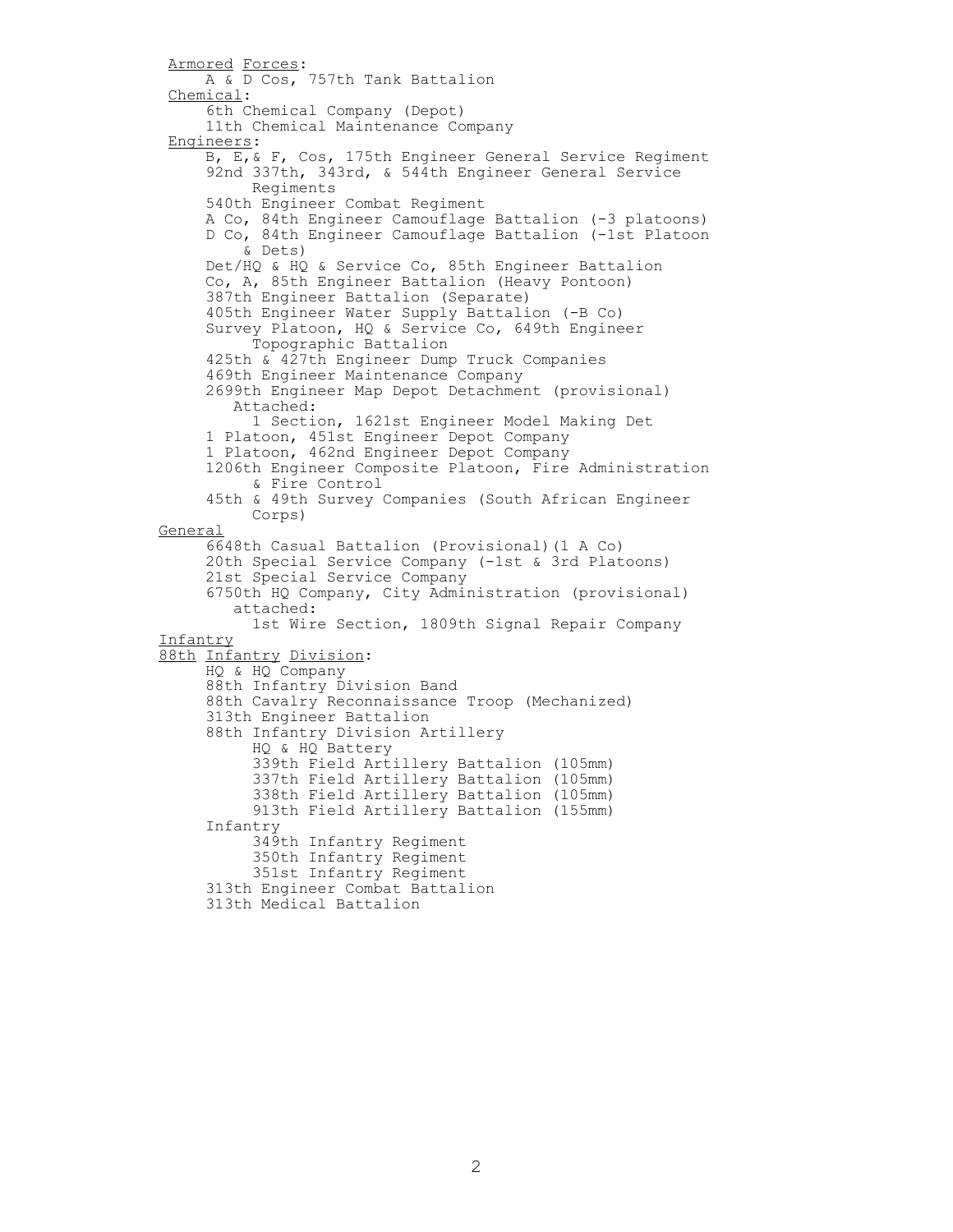788th Ordnance Light Maintenance Company 88th Counter Intelligence Corps Detachment 88th Quartermaster Battalion 88th Signals Company Military Police Platoon 804th Tank Destroyer Battalion (attached) Medical: 2nd Medical Laboratory 3rd Convalescent Hospital 8th, 16th, 38th, & 56th Evacuation Hospitals (750 bed) 10th Field Hospital 11th Evacuation Hospital 15th, 93rd,94th, & 95th Evacuation Hospitals (semi mobile)(400 bed) 12th Medical Depot Supply Company (-1 section, Advance Depot Platoon) 161st Medical Battalion (Separate) HQ & HQ Det. 401st, 402nd & 403rd Collecting Companies 601st Clearing Company Attached to 161st Medical Bn 550th Ambulance Company, Motor Medical Units Attached to 5th Army: 2nd Auxiliary Surgical Group 11th Malaria Survey Unit 28th Malaria Control Unit 516th, 534th, 535th, & 537th Medical Hospital Ship Platoon Medical Police 101st Military Police Battalion (-1 platoon ea, B & C Cos) 504th Military Police Battalion (-1 C Co & 1 plat D Co) A Co, 759th Military Police Battalion ( 53rd & 61st Military Police Companies 377th & 379th Military Police Escort Guard Companies 672nd Guard Company (provisional) 342nd Military Police Escort Guard Company Ordnance: 266th Ordnance Group, HQ & HQ Det (provisional) 62nd Ordnance Battalion HQ & HQ Det (with med det) 53rd & 684th Ordnance Ammunition Companies 2652nd Ordnance Ammunition Company 236th Ordnance Bomb Disposal Company 2630th Ordnance Battalion (Provisional) HQ & HQ Det (with medical det) 29th, 46th, 94th & 112th Ordnance Medium Main tenance Companies 261st Ordnance Maintenance Company (AA) 3488th Ordnance Medium Maintenance Company (Q) 45th Ordnance Battalion, HQ & HQ Det (with med det) 58th & 66th Ordnance Ammunition Companies 14th, 45th, & 101st Ordnance Medium Maintenance Companies 262nd Ordnance Maintenance Company 77th Ordnance Depot Company Det/476th Ordnance Evacuation Company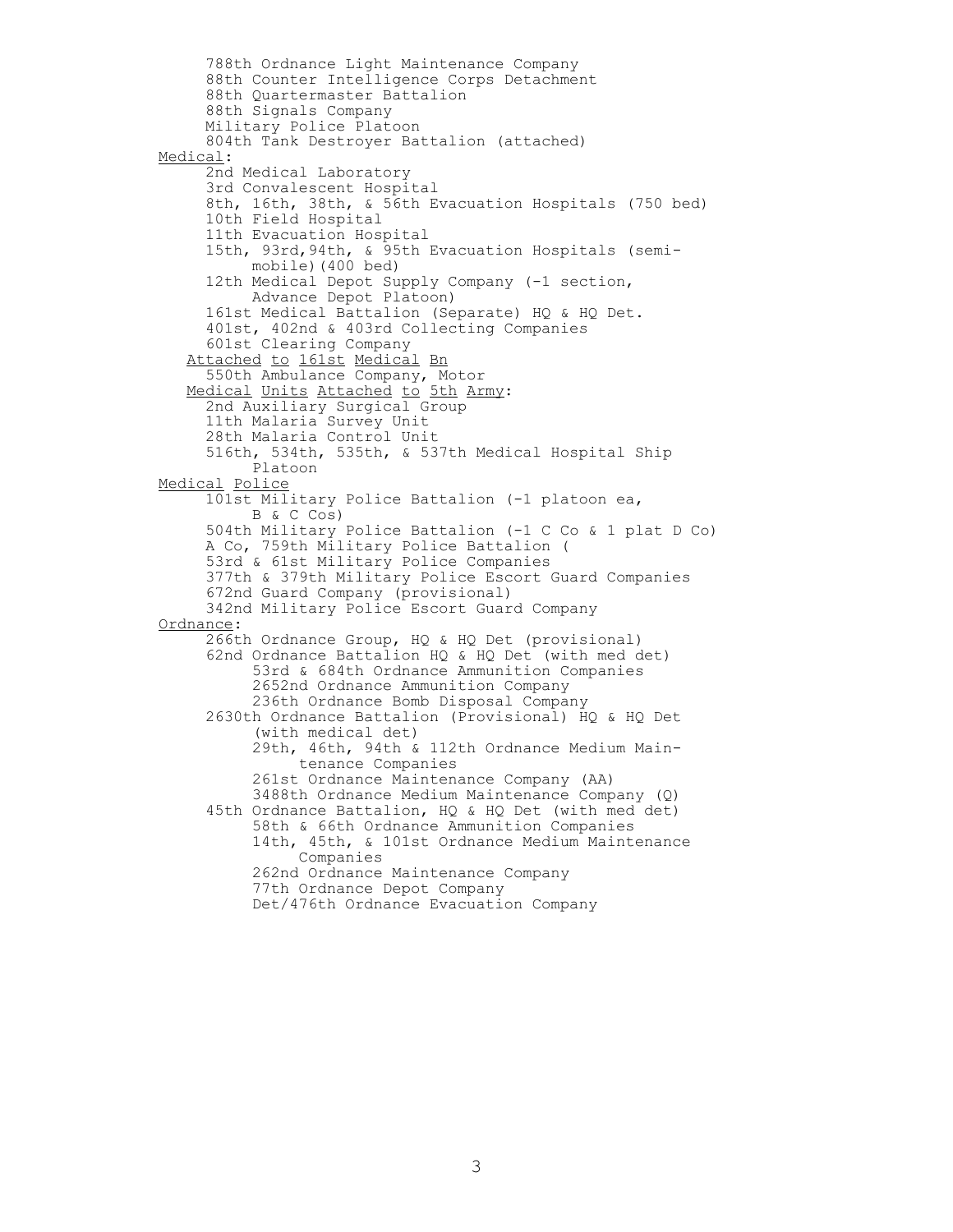525th Ordnance Heavy Maintenance Company (Tank) 188th Ordnance Battalion, HQ & HQ Det (with med det) 1st Provisional Ordnance Tank Recover & Evacuation Platoon 86th & 87th Ordnance Heavy Maintenance Companies (Tank) 93rd Ordnance Maintenance Company (AA) 09th Ordnance Medium Maintenance Company 3485th & 3486th Ordnance Medium Maintenance Companies (Q) 6094th Ordnance Base Group (Provisional), HQ & HQ Det 5th Ordnance Battalion, HO & HO Det (with med det) 28th & 411th Ordnance Medium Maintenance Companies 79th, 189th, & 330th Ordnance Depot Companies 529th Ordnance heavy Maintenance Company (Tank) 87th Ordnance Battalion, HQ & HQ Det (with med det) 476th Ordnance Evacuation Company (less det) 477th Ordnance Evacuation Company 881st Ordnance Heavy Maintenance Company (Q) 2622nd Ordnance Tank Transporter Company (Prov isional) 197th Ordnance Battalion, HQ & HQ Det (with med det) 31st & 82nd Ordnance Heavy Maintenance Companies (FA) 907th Ordnance Heavy Maintenance Company (Q) 991st Ordnance Heavy Maintenance Company (Tank) French Units: 651st Maintenance Battalion (-3rd Bn) 611th & 612th Store Companies 631st & 632nd Ammunition Companies 4th Co, 202nd Pioneer Regiment Quartermasters 62nd & 94th Quartermaster Battalion, HQ & HQ Det 204th Quartermaster Battalion (mobile), HQ & HQ Det 3837th, 3838th, 3839th, 3840th, 3853rd & 3880th Quartermaster Supply Companies Attached to 204th QM Battalion 3341st Quartermaster Truck Company (Tank) 2nd Platoon, 3654th Quartermaster Truck Company (Tank) 703rd Petrol Company (French)(less det) 249th Quartermaster Battalion, HQ & HQ Det 3254th, 3255th, & 3257th Quartermaster Service Cos Attached to 249th QM Bn 4065th Quartermaster Service Company 2nd Plat, 85th Quartermaster Depot Company 253rd Quartermaster Battalion HQ & HQ Det 4062nd, 4063rd, 4064th Quartermaster Service Cos 47th Quartermaster Co. (Graves Registration)(-3 plats) 48th Quartermaster Co. (Graves Registration)(-4 plats) 85th Quartermaster Company (-1 plat), plus 2 Sections/299th Quartermaster Salvage Repair Co 90th, 93rd, 94th, 98th Quartermaster Companies (Railroad) 102nd & 103rd Quartermaster Bakery Companies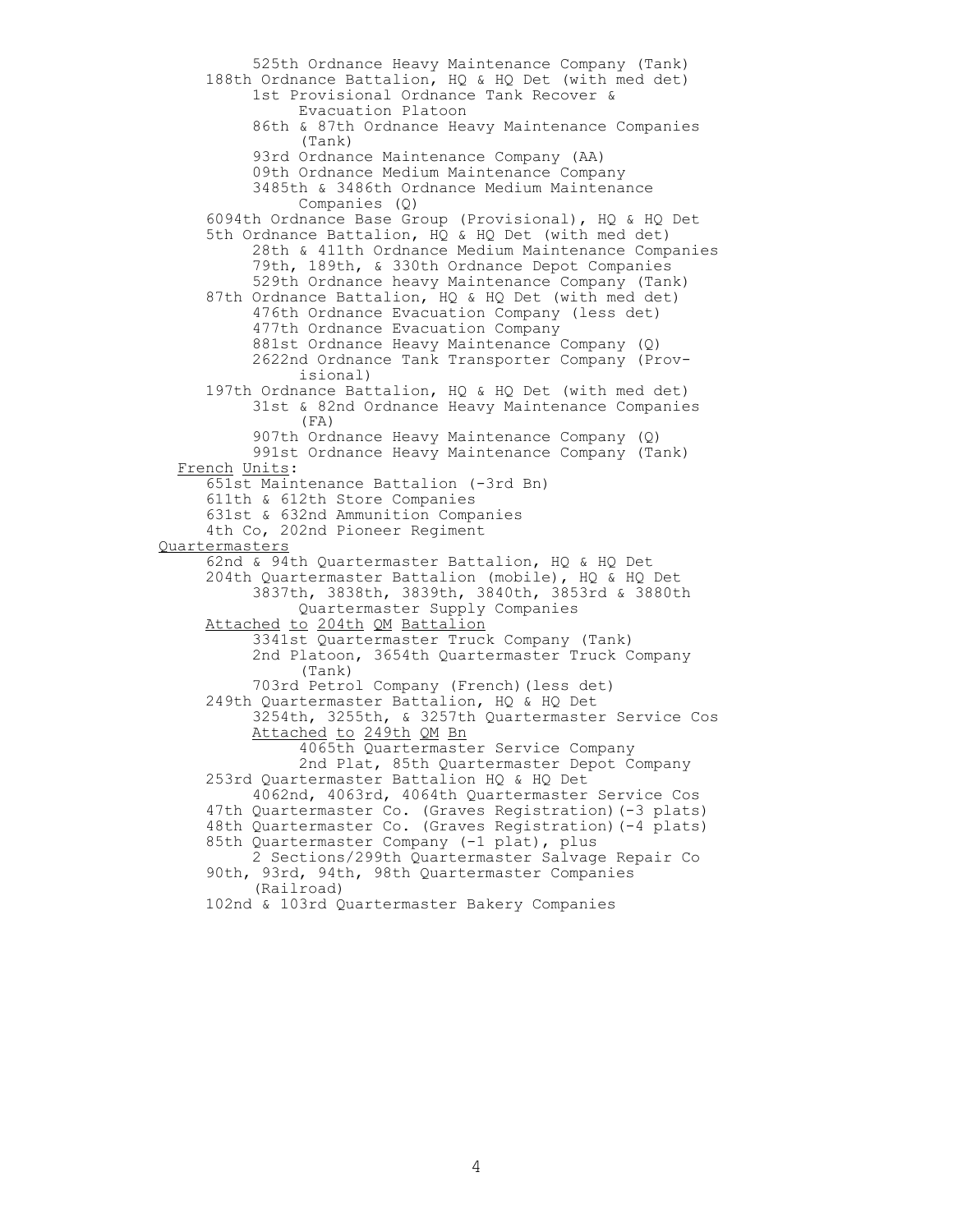230th Quartermaster Salvage Collecting Company 487th Quartermaster Laundry Company 815th, 186th, 187th, & 818th Quartermaster Steriliza tion Companies 3005th & 3006th Quartermaster Bakery Companies (mobile) (Special) 1st Platoon/67th Quartermaster Refrigeration Company Signal 51st Signal Battalion (less det) plus: 153rd Signal Photo Company (less det) 2nd General Assignment Unit, 196th Signal Photo Company Det/6655th Pictorial Service Company (provisional) 212th Signal Depot Company (less det) plus 88th Signal Inspection & Maintenance Detachment 3rd Co, 202nd Pioneer Regiment (French) 668th Signal Pigeon Company (Provisional)(- det) 63rd Signal Battalion, plus: 138th Signal Company (Radio Intercept)(less Dets A & B) Det A/849th Signal Intelligence Service 4119-S & 4119-T Signal Radio Direction Finding Detachments 180th Signal Repair Company (-3 sections) 229th Signal Operating Company (less det) Teams 6 & 7, 849th Signal Intelligence Service Det/79th Wireless Section C Co, 1st Armored signal Battalion Det FEC, 1st Armored signal Battalion Team 11, 849th Signal Intelligence Service 74th Signal Company (Special), plus 1 Radio Repair Section, 180th Signal Repair Co. Det/212th Signal Depot Company Det/6681st Signal Pigeon Company (provisional) Det/817th Signal Port Service Company 6746th Signal Service Company **Transportation**  6723rd Truck Group (provisional),attached: 3644th Quartermaster Truck Company 53rd Quartermaster Truck Battalion (DUKW)(-3 cos) 235th Quartermaster Battalion (Mobile), HQ & HQ Det 2637th, 2638th, 2639th, & 2640th Quartermaster Truck Companies 3606th Quartermaster Truck Company 56th Quartermaster Battalion (Mobile) HQ & HQ Det 3373rd, 3374th, 3375th, & 3376th Quartermaster Truck Companies 468th Quartermaster Battalion (Mobile), HQ & HQ Det 3641st, 3642nd, & 3643rd Quartermaster Truck Companies 3605th Quartermaster Truck Company 6730th Regulating Company (provisional) Transportation Units attached to 5th Army 2nd Plat/521/1 Traffic Control Company (French) 2 Zone Commands (French)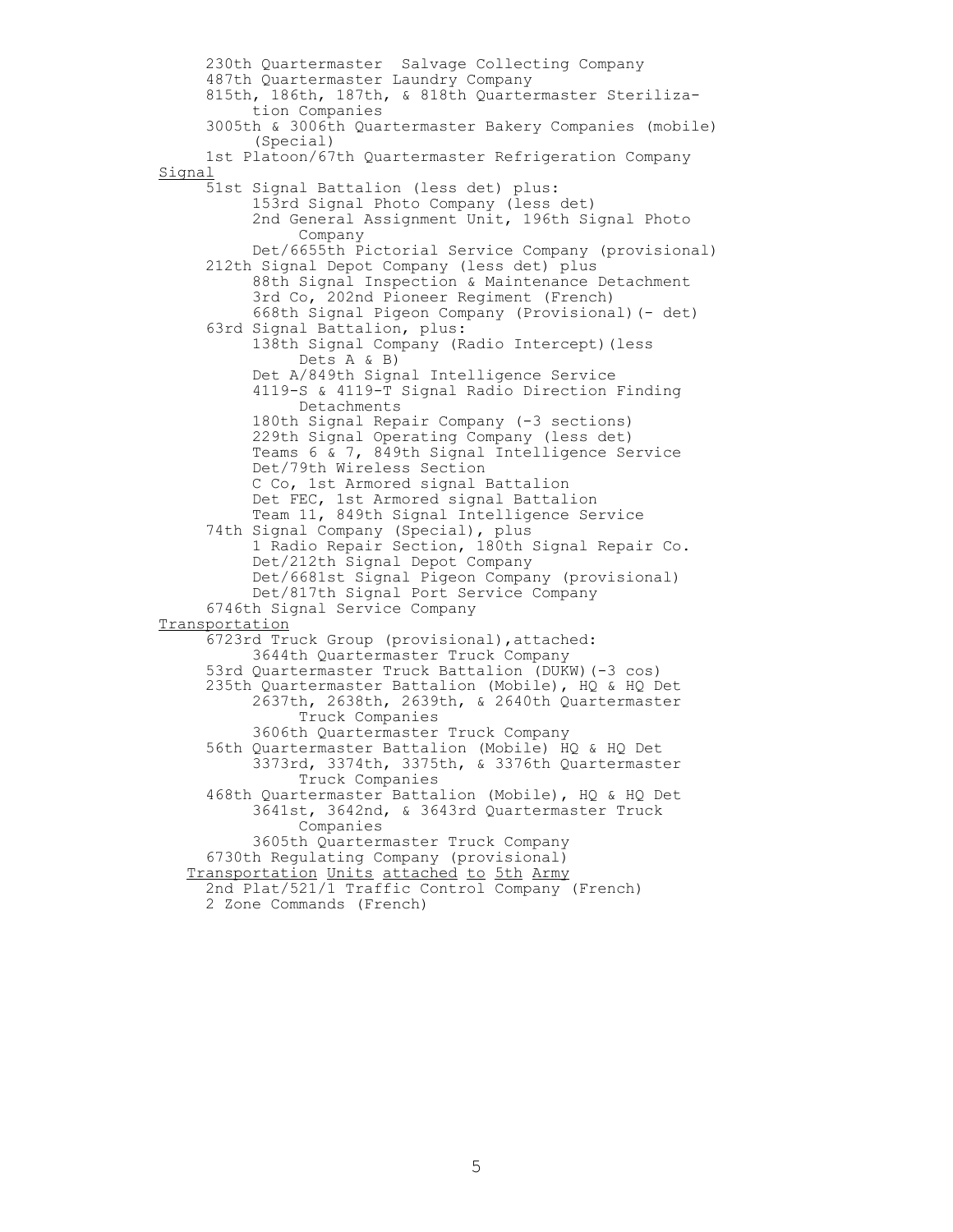Traffic Control Commission (French) 488th Port Battalion 188th, 189th, 190th, & 191st Port Companies A Co, 384th Port Battalion 52nd Quartermaster Truck Battalion (DUKW) 3421st, 3423rd & 3424th Quartermaster Truck Companies Other: Det/Company G, 2675th Regiment, Allied Control Commis sion (USG)(Provisional) Combat Propaganda Team, 2679th Headquarters Company, Psychological Warfare Branch 9th Machine Records Unit British: "Q" Air Liaison Section (Photo Recon Unit) Det A, Field Press Censor Section 719th Air Support Command British Survey Staff Directorate Headquarters 59 Area II Corps: Corps Troops: HQ & HQ Company Anti-Aircraft Artillery: 71st AAA Brigade, HQ & HQ Battery 8th AAA Group, HQ & HQ Battery 1/,2/209th Coast Artillery Regiment (AA) 403rd AAA Gun Battalion 443rd AAA Automatic Weapons Battalion (Self Propelled) 532nd AAA Automatic Weapons Battalion 630th AAA Automatic Weapons Battalion (less 1 btry) 6672nd Gun Operations Platoon (Provisional) 2/505th Coast Artillery Regiment (AA) Armored Forces: Combat Command B, 1st Armored Division HQ & HQ Detachment Company B, Maintenance Battalion Company B, Supply Battalion (less det) Det/Battalion HQ & B Co., 47th Armored Medical Battalion A & B Cos, 16th Armored Engineer Battalion F Co, 16th Armored Engineer Battalion (1 platoon) 68th Armored Field Artillery Regiment (105mm howitzer) 13th Armored Regiment Det/141st Armored Signal Company Attached Det/BN HQ, & B & C Btrys, 434th AAA Automatic Weapons Battalion 1st Tank Group, HQ & HQ Detachment 753rd Tank Battalion (Medium) 756th Tank Battalion 760th Tank Battalion 91st Cavalry Reconnaissance Squadron 2nd Chemical Battalion (Motorized) 19th Engineer Combat Regiment 66th Engineer Topographic Company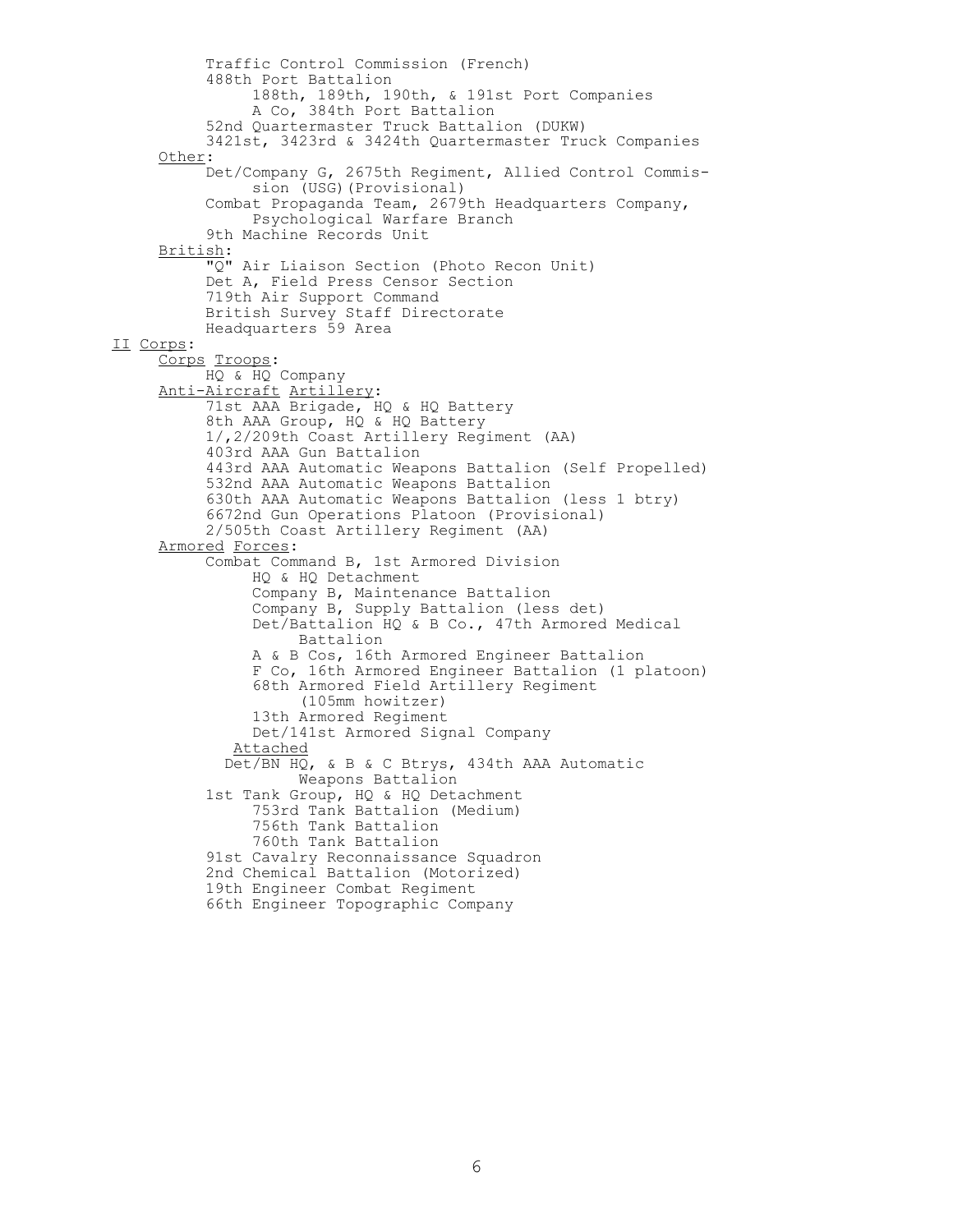E Co., 175th Engineer General Service Regiment 1st & 4th Platoons, A Co., 84th Engineer Camouflage Battalion 6617th Engineer Mine Clearing Company (Provisional) 51st (Italian) Engineer Battalion (1 co) 71st Field Artillery Brigade, HQ & HQ Battery 194th Field Artillery Group, HQ & HQ Battery 2nd Field Artillery Observation Battalion 6th Field Artillery Group, HQ & HQ Battery 59th Armored Field Artillery Battalion (105mm how) 93rd Armored Field Artillery Battalion (105mm how) 2/36th Field Artillery Regiment (155mm gun) 2/,3/77th Field Artillery Regiment (155mm howitzer) 194th Field Artillery Battalion (8" howitzer) 995th Field Artillery Battalion (8" howitzer) 697th Field Artillery Battalion (240mm howitzer) 698th Field Artillery Battalion (240mm howitzer) 932nd Field Artillery Battalion (155mm howitzer) 936th Field Artillery Battalion (155mm howitzer) 937th Field Artillery Battalion (155mm howitzer) 935th Field Artillery Battalion (4.5" gun) 985th Field Artillery Battalion (155mm gun) 25th Machine Records Unit 30th Finance Disbursing Section 34th Infantry Division: HQ & HQ Company 34th Infantry Division Band 34th Cavalry Reconnaissance Troop (Mechanized) 109th Engineer Battalion (less A,B, & C Cos) 34th Infantry Division Artillery, HQ & HQ Btry 185th Field Artillery Battalion (155mm howitzer) 109th Medical Battalion (less A,B, & C Cos) 734th Ordnance Light Maintenance Company 34th Quartermaster Company 34th Signal Company (less dets) Military Police Platoon 133rd RCT:  $1/7,3/133$ rd Infantry Regiment (2nd Bn detached) 100th Infantry Battalion (Separate) 151st Field Artillery Battalion (105mm) A Co., 109th Engineer Battalion A Co., 109th Medical Battalion Det/34th Signal Company 135th RCT: 1/,2/,3/135th Infantry Regiment 125th Field Artillery Battalion (105mm) B Co., 109th Engineer Battalion B Co., 109th Medical Battalion Det/34th Signal Company 136th RCT: 1/,2/,3/168th Infantry Regiment 175th Field Artillery Battalion (105mm) C Co., 109th Engineer Battalion C Co., 109th Medical Battalion Det/34th Signal Company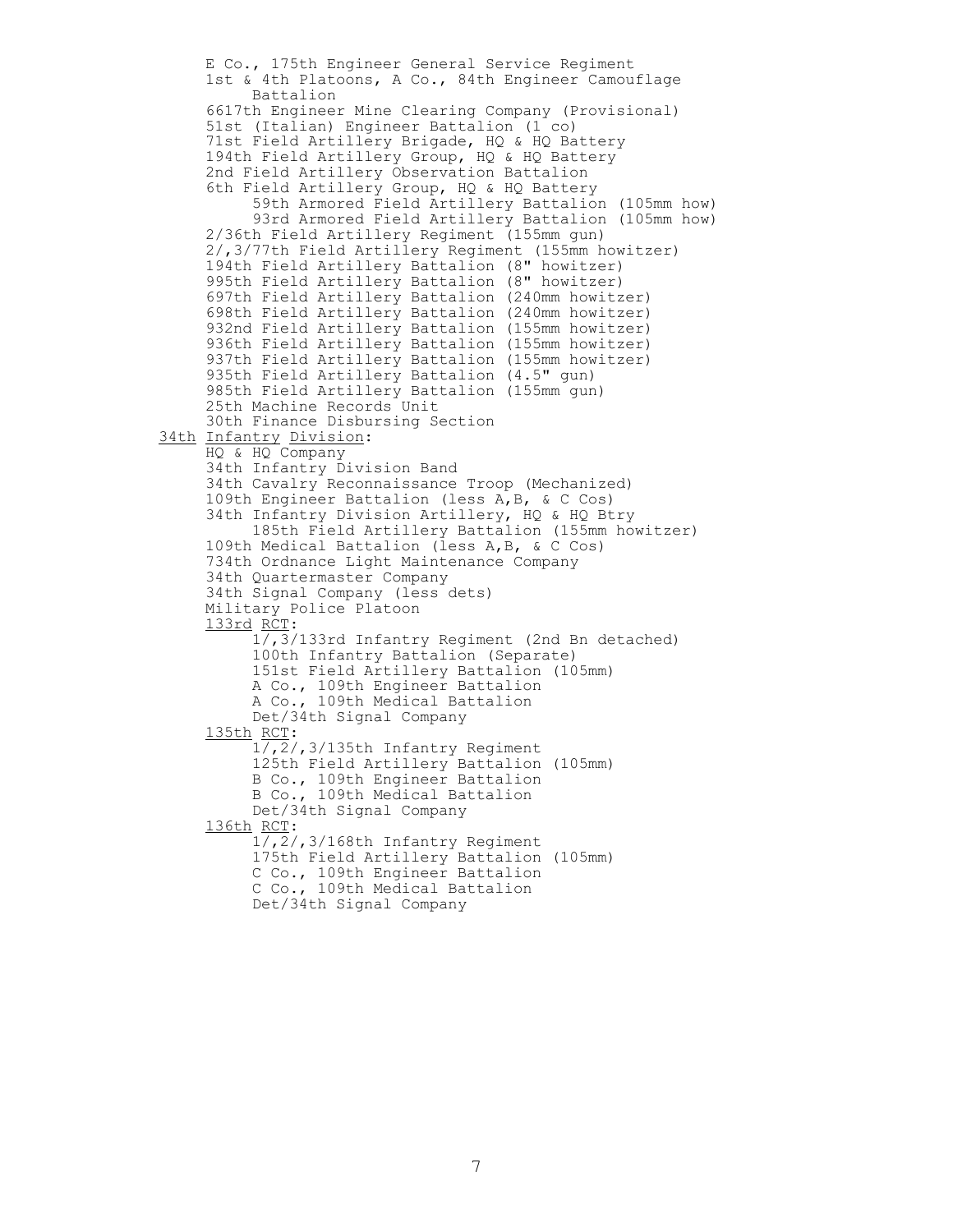```
 Attached:
           105th AAA Automatic Weapons Battalion (Self Prop)
          776th Tank Destroyer Battalion
          Det B, 72nd Signal Company (Special
 36th US Infantry Division:
      Headquarters & Headquarters Company, 36th Division
      36th Division Band
      36th Reconnaissance Troop, Mechanized
      111th Engineer Battalion (less A,B, & C Cos)
      111th Medical Battalion (less A,B, & C Cos)
      HHB Division Artillery
           155th Field Artillery Battalion (155mm)
      736th Ordnance Light Maintenance Company
      36th Quartermaster Battalion
      36th Counter Intelligence Corps Detachment
      Military Police Platoon
      RCT 141:
           141st Infantry Regiment 
          131st Field Artillery Battalion (105mm)
          A Co, 111th Engineer Battalion 
          A Co, 111th Medical Battalion 
          Det/36th Signals Company
      RCT 142
           142nd Infantry Regiment 
          132nd Field Artillery Battalion (105mm)
          B Co, 111th Engineer Battalion 
          B Co, 111th Medical Battalion 
          Det/36th Signals Company
      RCT 143
           143rd Infantry Regiment 
          133rd Field Artillery Battalion (105mm)
          C Co, 111th Engineer Battalion 
          C Co, 111th Medical Battalion 
           Det/36th Signals Company
 Attached to Corps: 
      67th Infantry Regiment (less 5th Company & 1 platoon)
      636th Tank Destroyer Battalion
      805th Tank Destroyer Battalion
 Other
      54th Medical Battalion
      11th Field Hospital
      202nd Military Police Company
      B Co., 504th Military Police Battalion (less 1 platoon)
      55th Ordnance Bomb Disposal (Separate)
      1st & 4th Platoon, 47th Quartermaster Company (Graves
           Registration)
      323rd Quartermaster Car Company
      3256th Quartermaster Service Company
      53rd Signal Battalion
      Det A, 128th Signal Company (Radio Intercept)
      Det H/819th Signal Intelligence Service
      3404th Quartermaster Truck Company
      1st, 2nd & 5th (Italian) Pack Mule Companies
```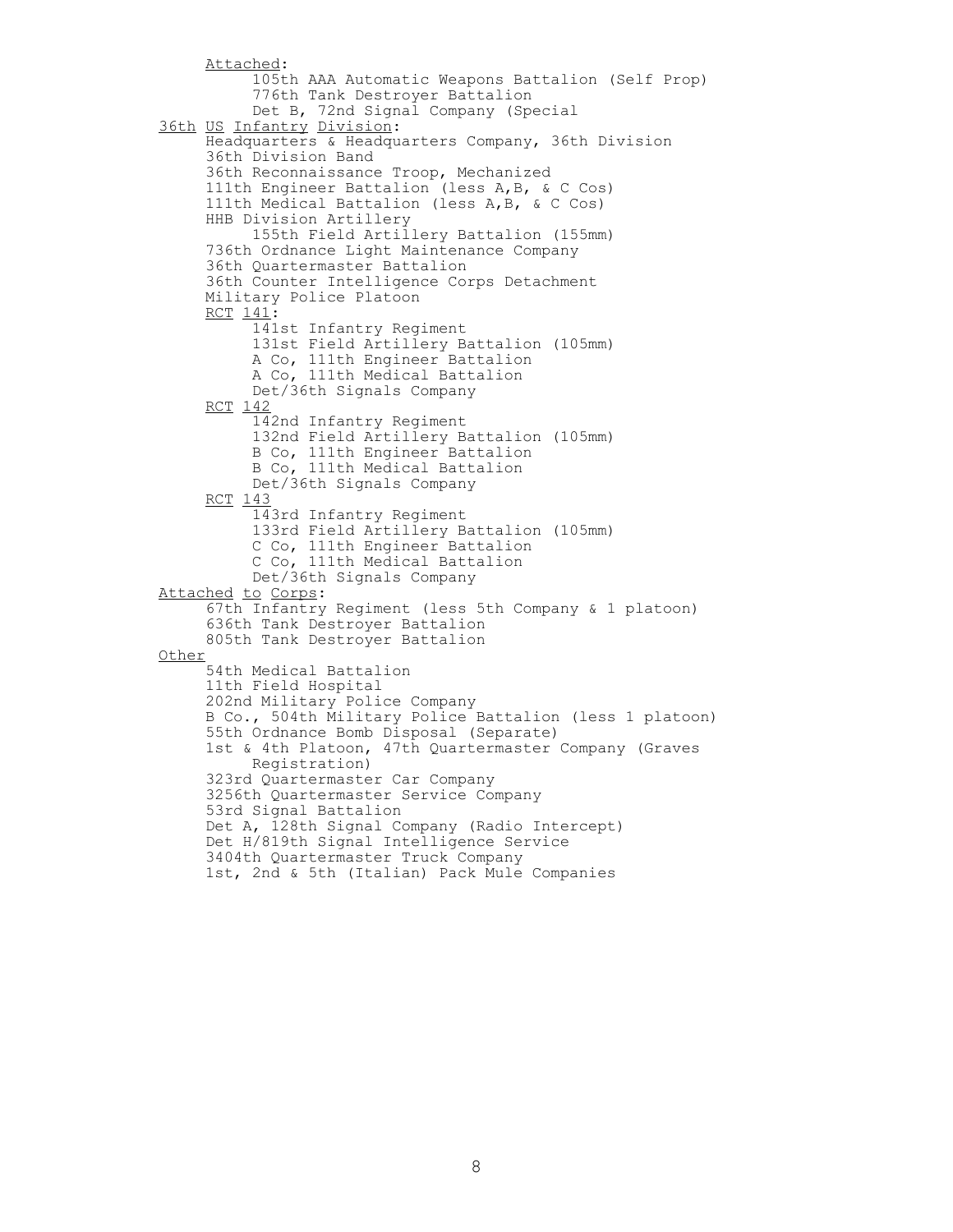VI Corps: Corps Troops: HQ & HQ Company Anti-Aircraft Artillery: 35th AAA Brigade, HQ & HQ Battery 1/,2/68th Coast Artillery Regiment (AA) 106th AAA Automatic Weapons Battalion (SP) 216th AAA Gun Battalion 433rd AAA Automatic Weapons Battalion 451st AAA Automatic Weapons Battalion 536th AAA Automatic Weapons Battalion 102nd AA Balloon Battery (Very Low Altitude) (less det) 690th AAA Machine Gun Battery (Airborne) 692nd AAA Machine Gun Battery (Airborne) 6673rd Gun Operations Room Platoon (Provisional) Armored Force: 1st Armored Division (- Combat Command B) HQ & HQ Company Service Company 1st Armored Division Train, HQ & HQ Company Maintenance Battalion (less B Co) Supply Battalion (less B Co) 17th Armored Medical Battalion (less det, BN HQ, & B Company) 81st Armored Reconnaissance Battalion 16th Armored Engineer Battalion (less A & B Co. & 1 Platoon, E Co) 1st Armored Division Artillery HQ 27th Armored Field Artillery Battalion (105mm how) 91st Armored Field Artillery Battalion (105mm how) 6th Armored Infantry Regiment 1st Armored Regiment 141st Armored Signal Company (less det) HQ & HQ Detachment, Combat Command A Attached to 1st Armored Division: 191st Tank Battalion 134th AAA Automatic Weapons Battalion (less det, Bn HQ & 2 btrys) 2nd Platoon, 47th Quartermaster Company (Graves Registration) 751st Tank Battalion Other Combat Units: 83rd Chemical Battalion (Motorized) 84th Chemical Battalion (Motorized) 24th Chemical Company (Decontamination) 36th Engineer Combat Regiment 39th Engineer Combat Regiment 18th Field Artillery Brigade, HQ & HQ Battery 35th Field Artillery Group, HQ & HQ Battery 15th Field Artillery Observation Battalion 1/36th Field Artillery Regiment (155mm guns) 69th Armored Field Artillery Battalion (105mm how) 1/77th Field Artillery Regiment (155mm howitzers) 141st Field Artillery Battalion (155mm howitzers)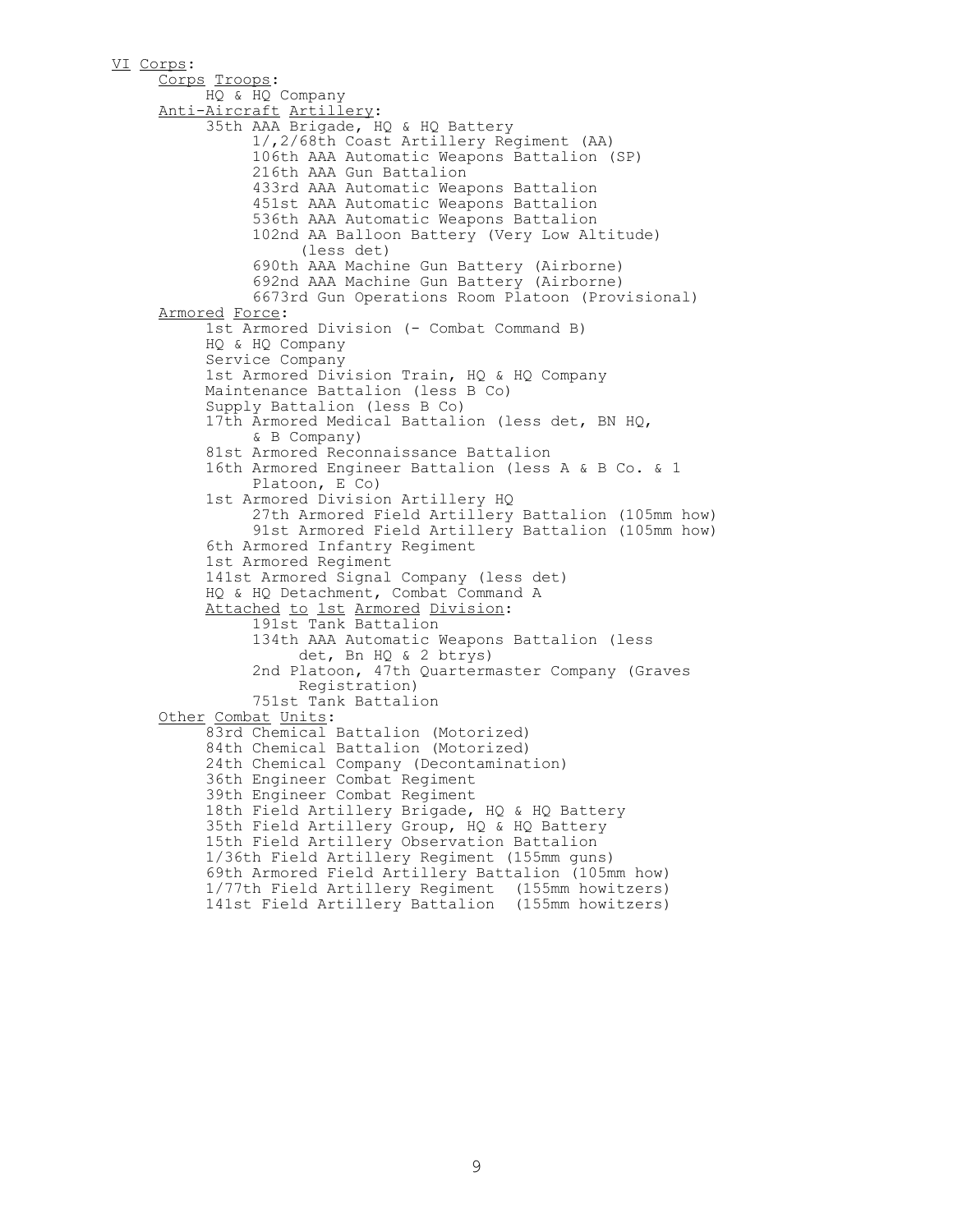938th Field Artillery Battalion (155mm howitzers) 456th Parachute Field Artillery Battalion (- C & D Btrys)(75mm pack howitzers) 976th Field Artillery Battalion (155mm guns) 977th Field Artillery Battalion (155mm guns) 6615th Ranger Force, HQ & HQ Company (Provisional) 1st Ranger Battalion 3rd Ranger Battalion 4th Ranger Battalion 1st Special Service Force HQ & HQ Detachment 1st Special Service Regiment 2nd Special Service Regiment 3rd Special Service Regiment Service Battalion 16th Finance Disbursing Section 701st Tank Destroyer Battalion 894th Tank Destroyer Battalion Assigned Non-Combatant Units 661st Engineer Topographic Company B Co., 304th Engineer Water Supply Battalion 52nd Medical Battalion 33rd Field Hospital 549th Ambulance Company (motor) 206th Military Police Company C Co, 504th Military Police Battalion 56th Ordnance Bomb Disposal Squad (Separate) 57th Signal Battalion Det/51st Signal Battalion Det B/128th Signal Company (Radio Intercept) Det E/849th Signal Intelligence Service) Det/163rd Signal Photo Company 1 Radio Repair Section, 180th Signal Repair Company Det/229th Signal Operating Company B & C Cos, 53rd Quartermaster Truck Battalion (DUKW) 3rd Infantry Division: Headquarters & Headquarters Company, 3rd Division 3rd Reconnaissance Troop, Mechanized Military Police Platoon 10th Engineer Combat Battalion (less A, B & C Cos) 3rd Medical Battalion (less A, B & C Cos) 3rd Counter Intelligence Corps Detachment 703rd Quartermaster Light Maintenance Company 3rd Quartermaster Battalion HHB Division Artillery 9th Field Artillery Battalion (155mm) 7th RCT 7th Infantry Regiment 10th Field Artillery Battalion (105mm) A Co, 10th Engineer Combat Battalion A Co, 3rd Medical Battalion Det/3rd Signals Company 15th RCT: 15th Infantry Regiment 39th Field Artillery Battalion (105mm)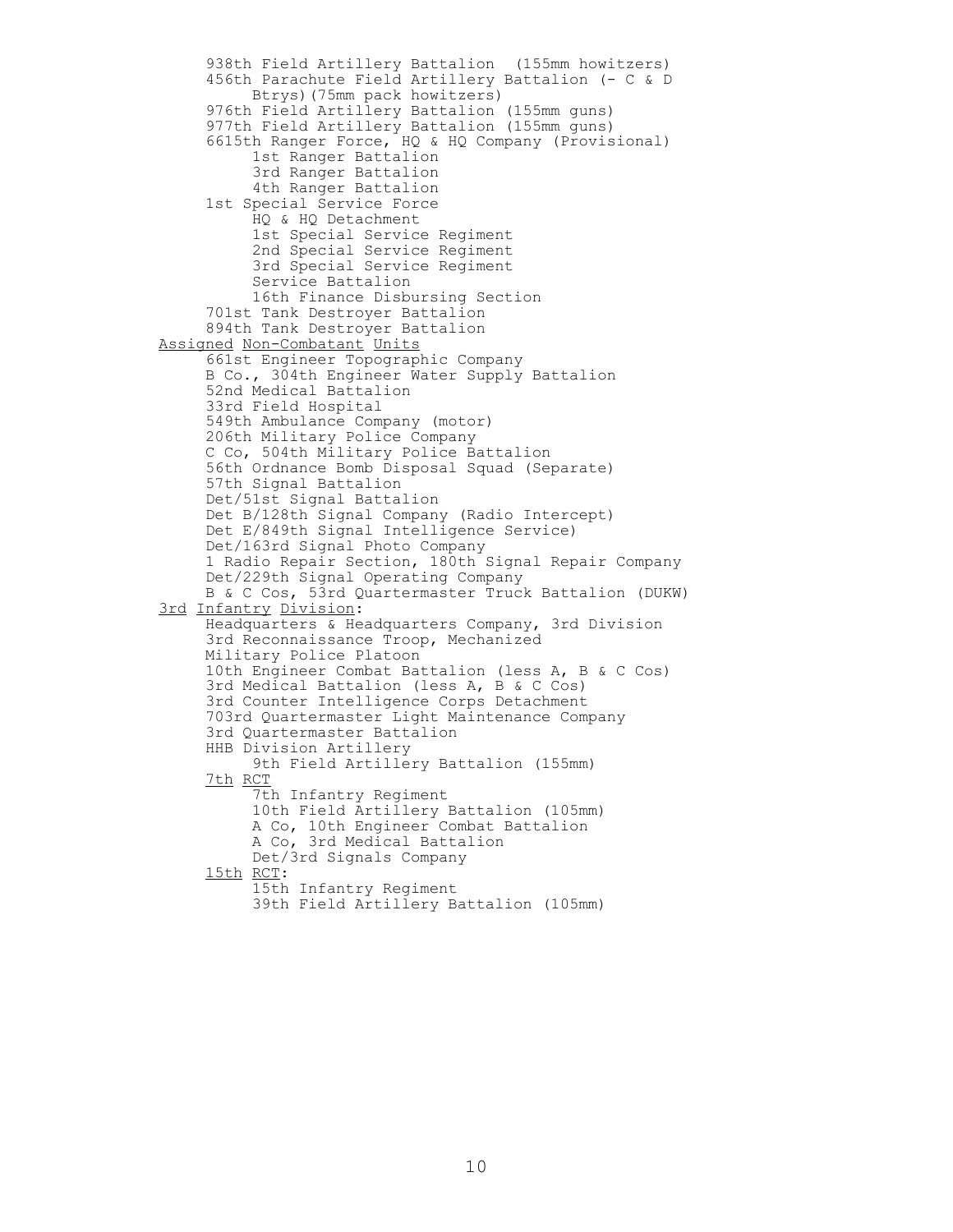B Co, 10th Engineer Combat Battalion B Co, 3rd Medical Battalion Det/3rd Signals Company 30th RCT: 30th Infantry Regiment 41st Field Artillery Battalion (105mm) C Co, 10th Engineer Combat Battalion C Co, 3rd Medical Battalion Det/3rd Signals Company Attached: 441st AAA Automatic Weapons Battalion (SP) 601st Tank Destroyer Battalion 2nd Platoon, 48th Quartermaster Co (Graves Regist) 45th Infantry Division: Headquarters Special Troops Headquarters Company, 45th Division 45th Division Band 45th Reconnaissance Troop, Mechanized 120th Engineer Combat Battalion (- A, B, & C Cos.) 120th Medical Combat Battalion (- A, B, & C Cos.) 189th Field Artillery Battalion (155mm) 45th Counter Intelligence Corps Detachment Military Police Platoon 700th Quartermaster Light Maintenance Company 45th Quartermaster Battalion 157th RCT: 157th Infantry Regiment 158th Field Artillery Battalion (105mm) A Co., 120th Medical Battalion A Co., 120th Engineer Combat Battalion Det/45th Signals Company 179th RCT: 179th Infantry Regiment 160th Field Artillery Battalion (105mm) B Co., 120th Medical Battalion B Co., 120th Engineer Combat Battalion Det/45th Signals Company 180th RCT: 180th Infantry Regiment 171st Field Artillery Battalion (105mm) C Co., 120th Medical Battalion C Co., 120th Engineer Combat Battalion Det/45th Signals Company Attached: 3rd Platoon, 48th Quartermaster Co (Graves Regist) 645th Tank Destroyer Battalion 504th RCT: 504th Parachute Infantry Regiment C Co, 307th Airborne Engineer Battalion 376th Parachute Field Artillery Battalion (75mm Pack Howitzers) Other: 509th Parachute Infantry Battalion (less C Co)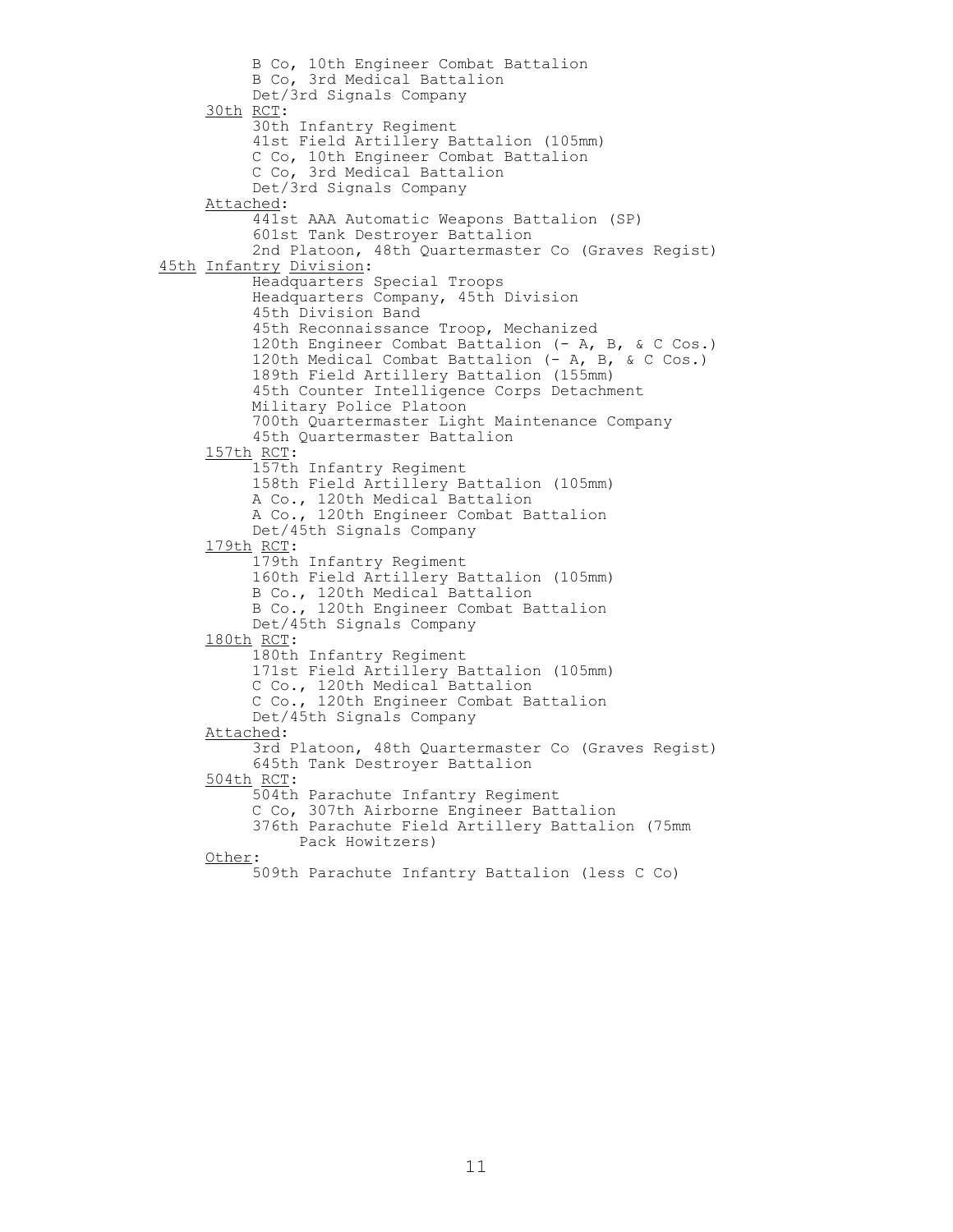1st (British) Infantry Division: HQ, 1st Infantry Division 1st Division Royal Artillery (RA) 2nd Field Regiment, RA (24-25pdrs) 19th Field Regiment, RA (24-25pdrs) 67th Field Regiment, RA (24-25pdrs) 8th Anti-Tank Regiment, RA (36-57mm & 12-17pdrs) 90th Light Anti-Aircraft Regiment, RA (54 40mm) 24th Army Field Regiment, RA (24-105mm how, SP) 78th Field Regiment, RA (24-25pdrs) 80th Medium Regiment, RA (16-4.5" guns) 1st Reconnaissance Regiment (1 battalion) 2nd Infantry Brigade 6th Battalion, Gordon Highlanders 1st Battalion, Loyal Regiment 2nd Battalion, North Staffordshire Regiment 3rd Infantry Brigade: 1st Battalion, Duke of Wellington's Rangers 2nd Battalion, Sherwood Foresters 1st Battalion, King's Shropshire Light Infantry 24th Guards Brigade: 1st Battalion, Irish Guards 1st Battalion, Scots Guards 5th Battalion, Grenadier Guards 56th (British) Infantry Division: HQ, 56th Infantry Division 56th Division Royal Artillery (RA) 64th Field Regiment, RA (24-25pdrs) 65th Field Regiment, RA (24-25pdrs) 113th Field Regiment, RA (24-25pdrs) 67th Anti-Tank Regiment, RA (36-57mm & 12-17pdrs) 100th Light Anti-Aircraft Regiment, RA (54 40mm) 44th Reconnaissance Regiment (1 battalion) 167th Infantry Brigade 8th Battalion, Royal Fusiliers 9th Battalion, Royal Fusiliers 7th Battalion, Oxfordshire & Buckinghamshire Light Infantry 168th Infantry Brigade: 10th Battalion, Royal Berkshire Regiment 1st Battalion, London Scots 1st Battalion, London Irish Rifles French Expeditionary Corps: Corps Troops: HQ French Expeditionary Force 1/,2/67th (US) Coast Artillery Regiment (AA) 3rd Plat, A Co., 84th (US) Engineer Camouflage Battalion 432nd (US) AAA Automatic Weapons Battalion (SP) 437th (US) AAA Automatic Weapons Battalion(SP) 2nd (US) Tank Group, HO & HO Detachment 755th (US) Tank Battalion, Medium 757th (US) Tank Battalion 3rd (US) Chemical Battalion (motorized) Régiment d'Artillerie Colonial (155mm guns)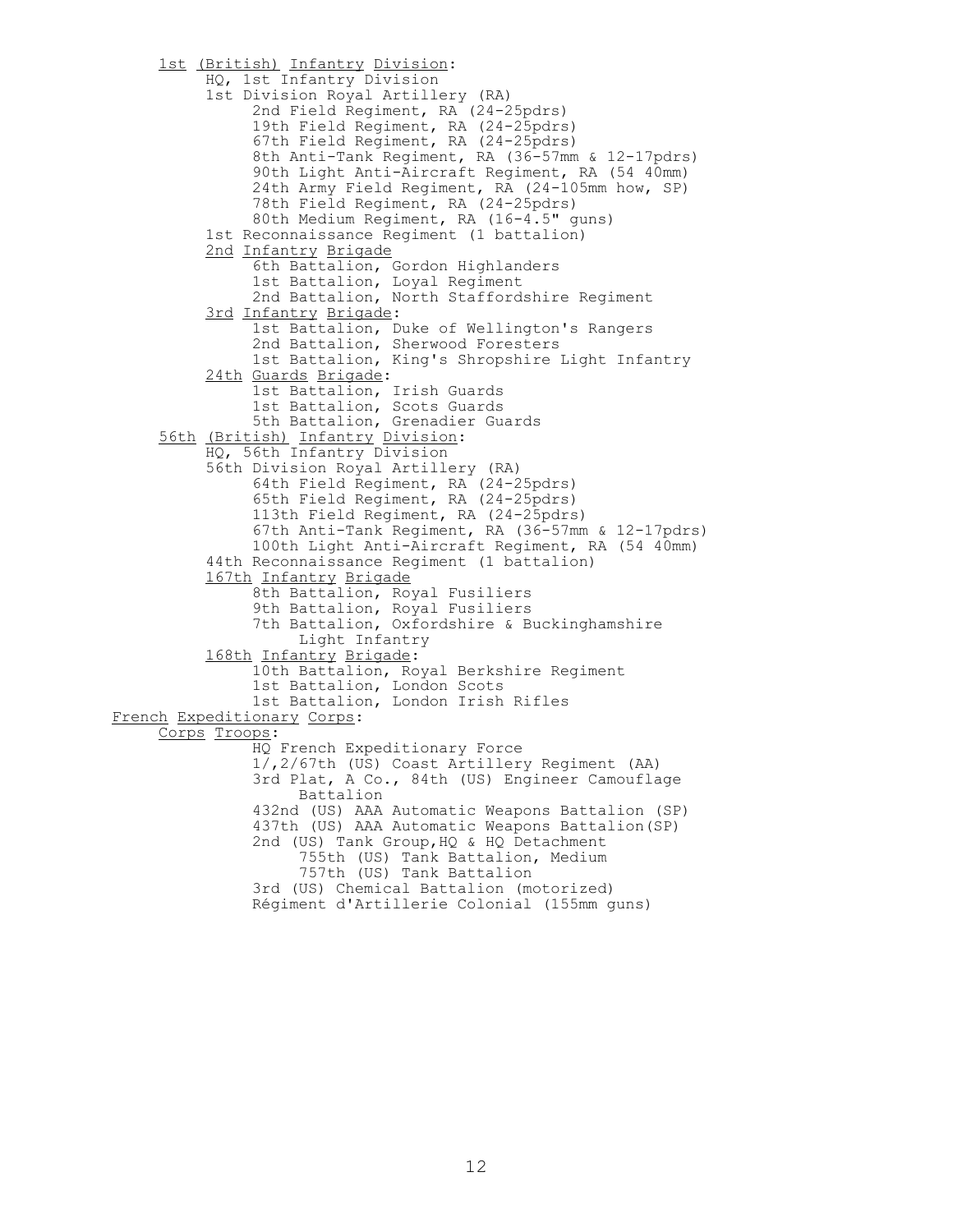Naval Battery (155mm GPF Guns) 13th Field (US) Artillery Brigade, HQ & HQ Co. 17th Field Artillery Regiment (155mm how) 178th Field Artillery Regiment (155mm how) 1/,3/36th Field Artillery Regiment 1st Field Artillery Observation Battalion Attached: 173rd Field Artillery Battalion (155mm gun) 933rd Field Artillery Battalion (155mm how) 939th Field Artillery Battalion (4.5" gun) 2nd Moroccan Infantry Division: RCT A: 4th Moroccan Tirailleur Regiment (3 bns) 2/63rd Algerian Artillery Regiment (105mm) 1st (Medical) Collecting Company RCT B: 5th Moroccan Tirailleur Regiment (3 bns) 1/63rd Algerian Artillery Regiment (105mm) 3rd (Medical) Collecting Company RCT C: 6th Moroccan Tirailleur Regiment (3 bns) 3/63rd Algerian Artillery Regiment (105mm) 2nd (Medical) Collecting Company Other: Headquarters 87th Infantry Headquarters Company 3rd Moroccan Spahis Reconnaissance Regiment 41st AAA Automatic Weapons Battalion 87th (Algerian) Engineer Regiment (3 cos) 4/63rd African Artillery Regiment (155mm howitzers) Headquarters & Clearing Company, 9th Medical Bn 7th Ordnance Company 87/84th Mixed Signals Company 187th Transportation (Truck) Company 9th Quartermaster Company 32nd Anti-aircraft Group 9th Administration Group Attached: 3rd Co., 201st Pioneer Regiment 4th Group of Tabors 8th Tank Destroyer Battalion 14th Pack Mule Company 15th Pack Mule Company 32nd AAA Automatic Weapons Battalion 3/64th Algerian Artillery Regiment (105mm how) 3rd Algerian Infantry Division: 83rd Infantry Headquarters Company 3rd Algerian Spahis Reconnaissance Regiment 83rd Algerian Engineer Battalion (3 cos) 37th AAA Automatic Weapons Battalion 1/,2/,3/67th Algerian Artillery Regiment (105mm) 4/67th Algerian Artillery Regiment (155mm) 1/,2/,3/3rd Algerian Tirailleur Regiment 1/,2/,3/4th Tunisian Tirailleur Regiment 1/,2/,3/7th Algerian Tirailleur Regiment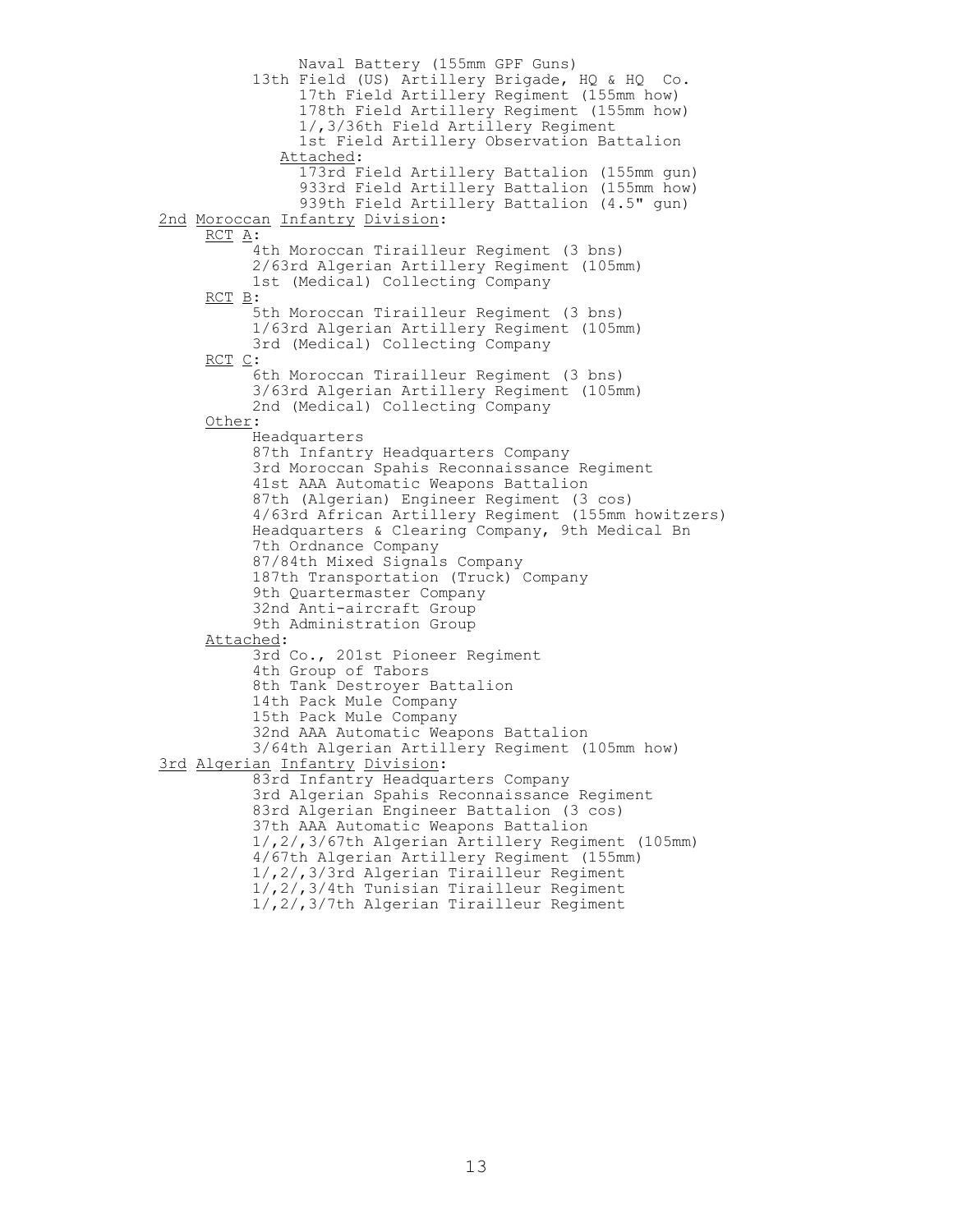3rd Medical Battalion 3rd Ordnance Company 3rd Quartermaster Group 83/84th Mixed Signals Company Det/183rd Transportation Company Attached: 7th Tank Destroyer Battalion 17th Pack Mule Company 21st Pack Mule Company 34th AAA Automatic Weapons Battalion 40th AAA Automatic Weapons Battalion 1/,2/64th Algerian Artillery Regiment (105mm how) 4th Co, 201st Pioneer Regiment Goum Headquarters 3rd Group of Tabors Italian Units 1st Motorized Group Group Headquarters 68th Infantry Regiment 29th Bersagliere Battalion (Reconnaissance) 33rd Bersagliere Battalion (Reconnaissance) 51st Bersagliere Battalion (Reconnaissance) 5th Anti-Tank Battalion Adriti Battalion 11th Artillery Regiment 51st Engineer Battalion (less 1 co) 34th Surgical Group 244th Field Hospital 51st Ration Detachment 250th Truck Battalion 250th Pack Mule Detachment Medical Units 1st Mobile Surgical Group 1st Mobile Surgical Formation 2nd Mobile Surgical Formation 401st Casualty Clearing Hospital 405th Casualty Clearing Hospital 422nd Field Hospital 425th Field Hospital 472nd Hygiene Section 473rd Hygiene Section 531st Ambulance Company 541/1 Veterinary Company Military Police 321/1 Traffic Control Company (less 1 platoon) Quartermaster 302nd Meat Supply Company 310th Bakery Section 332nd Meat Supply Company (less 1 section) 323rd Subsistence Depot 349th Quartermaster bakery Group 352nd Mobile Bakery 381st Administration Overhead Company Signals Units 806/1 Signal Lines Construction Company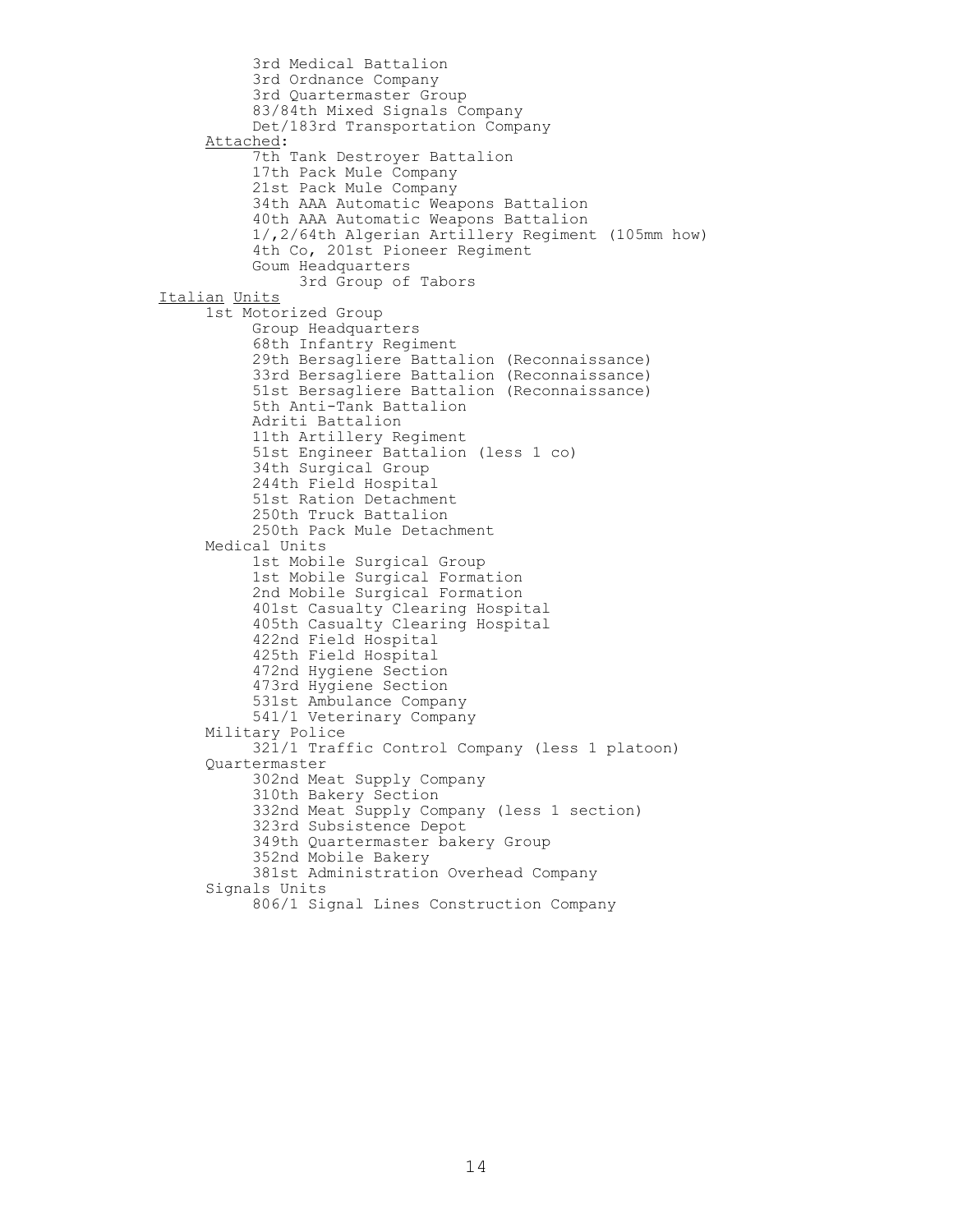```
 807/1 Signal Lines Construction Company
               807/1 Signal Radio and Telegraph Unit
               809/1 Telegraph Detachment 
                810/1 Signal Depot Company
           Transportation
                501st Transportation Group (-2 cos)
Italian Troops:
           Headquarters, 201st Infantry Division
           HQ, 148th Infantry Regiment
                1st & 2nd Infantry Battalions
               1st & 2nd Engineer Companies
               Alpini Instructor Detachment
               7th Co, 113th Infantry, plus
                     67th Infantry Regiment, (1 platoon)
           110th Veterinary Hospital
           130th Veterinary Hospital
           210th Veterinary Hospital
X Corps:
      Corps Troops
           HQ, 10th Corps
          12th Anti-Aircraft Brigade, RA
           574th Coast Regiment
           50th Battalion, Royal Tank Regiment
           12/5th Lancers (Tank Battalion)
           23rd Armored Brigade
                142nd Army Field Artillery Regiment (24-25pdrs SP)
               57th Anti-Tank Regiment, RA (48-6pdrs)
 46th Reconnaissance Regiment (Battalion)
               11th Battalion, King's Royal Rifle Corps
               King's Dragoon Guards (armored car sqn)
               Royal Scots Greys (2nd Dragoons)(Tank Bn)
               46th Battalion, Royal Tank Regiment
           1st Army Group, RA
                51st Medium Regiment, RA (16-5.5" gun/howitzer)
                58th Medium Regiment, RA (16-5.5" gun/howitzer)
               56th Heavy Regiment, RA (16-7.2" gun/howitzer)
           Transportation
                4th (Italian) Pack Mule Company
               22nd (French) Pack Mule Company
           Infantry
                2nd Special Service Brigade
                     9th Commando 
                    10th Commando 
                    43rd Commando 
                40th Royal Marine Commando 
               6th Battalion (22nd) Cheshire Regiment, (Machine 
                     Gun Battalion)
       5th (British Infantry Division:
                HQ, 5th Division
               7th Bn, (22nd) Cheshire Regiment (Machine Gun Bn)
               5th Division Royal Artillery
                     91st Field Regiment (24-25pdrs)
                    92nd Field Regiment (24-25pdrs)
                    156th Field Regiment (24-25pdrs)
                    52nd Anti-Tank Regiment, RA (36-57mm
```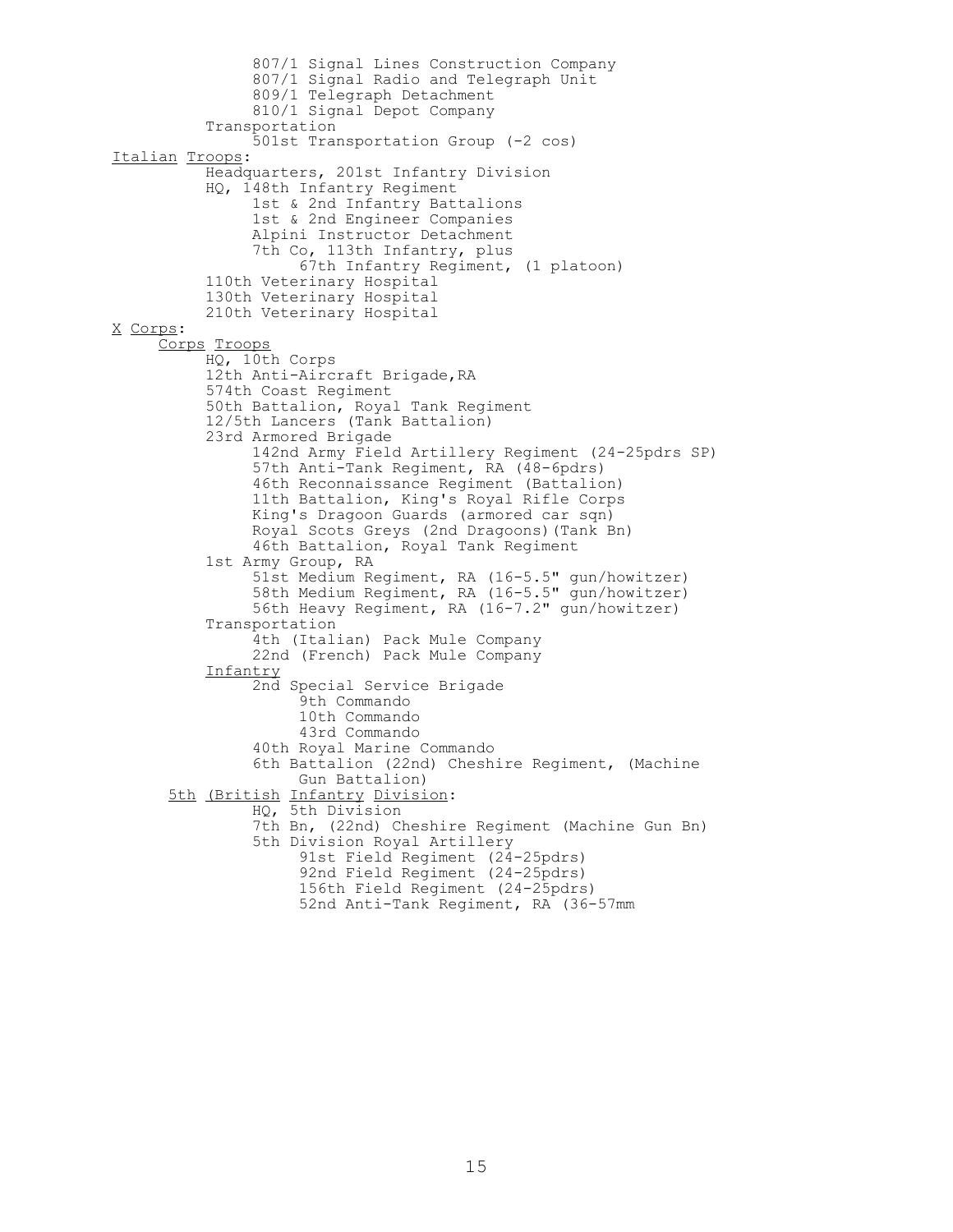& 12 17pdrs) 18th Light Anti-Aircraft Regiment, RA (54-40mm) 40th Battalion, Royal Tank Regiment 102nd Medium Regiment, RA (16-5.5" gun/howitzer) 5th Reconnaissance Regiment (Battalion) 13th Infantry Brigade: 2nd Battalion, Wilthsire Regiment 2nd Battalion, Cameronians (Scottish Rifles) 2nd Battalion, Royal Inniskilling Fusiliers 15th Infantry Brigade: 2nd Battalion, King's Own Yorkshire Light Infantry 1st Battalion, Green Howards 1st Battalion, York & Lancashire Regiment 17th Infantry Brigade: 6th Battalion, Seaforth Highlanders 2nd Battalion, Northamptonshire Regiment 2nd Battalion, Royal Scots Fusiliers 46th (British Infantry Division: HQ, 46th Division 2nd Bn, Northumberland Regiment (Machine Gun Bn) 46th Division Royal Artillery 70th Field Regiment (24-25pdrs) 71st Field Regiment (24-25pdrs) 172nd Field Regiment (24-25pdrs) 58th Anti-Tank Regiment, RA (36-57mm & 12 17pdrs) 115th Light Anti-Aircraft Regiment, RA (54-40mm) 57th Field Regiment, RA (24-25pdrs) 2nd Medium Regiment, RA (16-4.5" gun/howitzer) 46th Reconnaissance Regiment (battalion) 128th Infantry Brigade: 1/4th Battalion, Hampshire Regiment 2nd Battalion, Hampshire Regiment 5th Battalion, Hampshire Regiment Infantry Brigade: 2/4th Battalion, King's Own Yorkshire Light Infantry 6th Battalion, Lincolnshire 6th Battalion,York & Lancaster Regiment 139th Infantry Brigade: 2/5th Battalion, Leichestershire Regiment 2/5th Battalion, Sherwood Foresters 16th Battalion, Durham Light Infantry 169th Infantry Brigade: 2/5th Battalion, Queen's Own Royal Regiment 2/6th Battalion, Queen's Own Royal Regiment 2/7th Battalion, Queen's Own Royal Regiment 201st Guards Brigade: (attached to 46th Division) 6th Battalion, Grenadier Guards 3rd Battalion, Coldstream Guards 2nd Battalion, Scots Guards Italian Troops: HQ, 514th Infantry Regiment 1st Infantry Battalion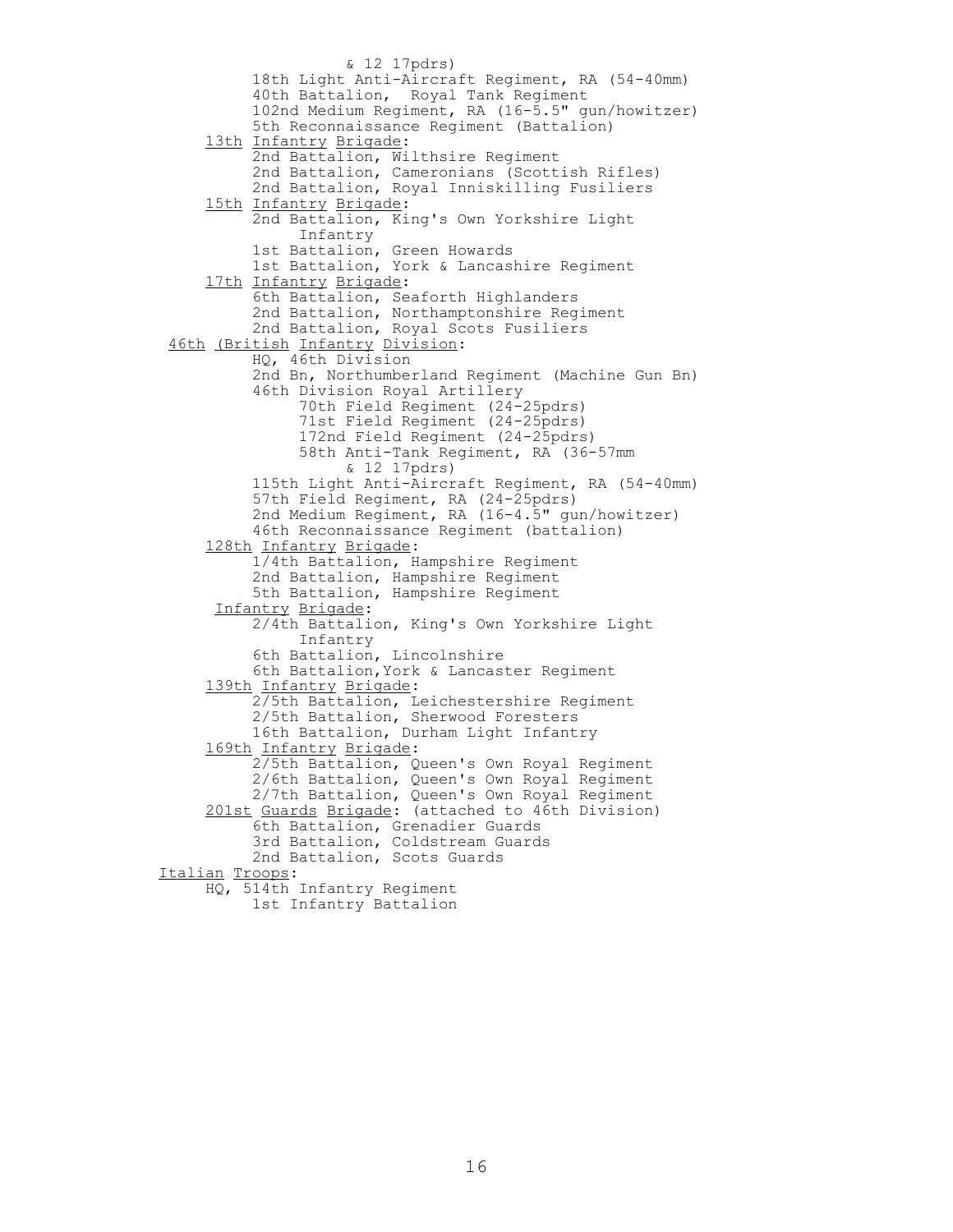Parma Company 112th Machine Gun Frontier Guards 107th Mortaio Company 10th Pack Mule Company 14th Cavalry Group 210th Engineer Company US Troops Attached: A Co., 53rd Quartermaster Truck Company (DUKW) Det A/72nd Signal Company (Special) New Zealand Corps: Corps Troops: HQ, New Zealand Corps 5th (US) AAA Group, HQ & HQ Battery 401st AAA Gun Battalion 439th AAA Automatic Weapons Battalion 534th AAA Automatic Weapons Battalion 1108th (US) Engineer Combat Group 48th (US) Engineer Combat Battalion 235th (US) Engineer Combat Battalion 2nd Army Group, RA 5th Medium Regiment, RA (16-5.5" gun/howitzer) 74th Medium Regiment, RA (16-5.5" gun/howitzer) 76th Medium Regiment, RA (16 4.5" guns) 140th Medium Regiment, RA (16 4.5" guns) 69th Medium Regiment, RA  $(8\;4.5" \; \& \; 8\; 5.5"$  guns) 2nd New Zealand Infantry Division: 5th Infantry Brigade: 21st Battalion 23rd Battalion 28th (Maori) Battalion 6th Infantry Brigade: 24th Battalion 25th Battalion 26th Battalion 4th Armored Brigade: 18th Armored Battalion 19th Armored Battalion 20th Armored Battalion 22nd Motorized Battalion Artillery: 4th New Zealand Artillery Regiment (24-25pdrs) 5th New Zealand Artillery Regiment (24-25pdrs) 6th New Zealand Artillery Regiment (24-25pdrs) 14th New Zealand Light AA Regiment (54-40mm) 7th New Zealand Anti-Tank Regiment (36-57mm & 12-17pdrs) 23rd Army Field Regiment, RA (24-25pdrs) 23rd Army Field Regiment, RA (24-105mm how SP) Attached: 27th New Zealand Machine Gun Battalion 6th New Zealand Field Engineer Company 7th New Zealand Field Engineer Company 8th New Zealand Field Engineer Company 5th New Zealand Field Park Company 2nd Divisional Cavalry Regiment